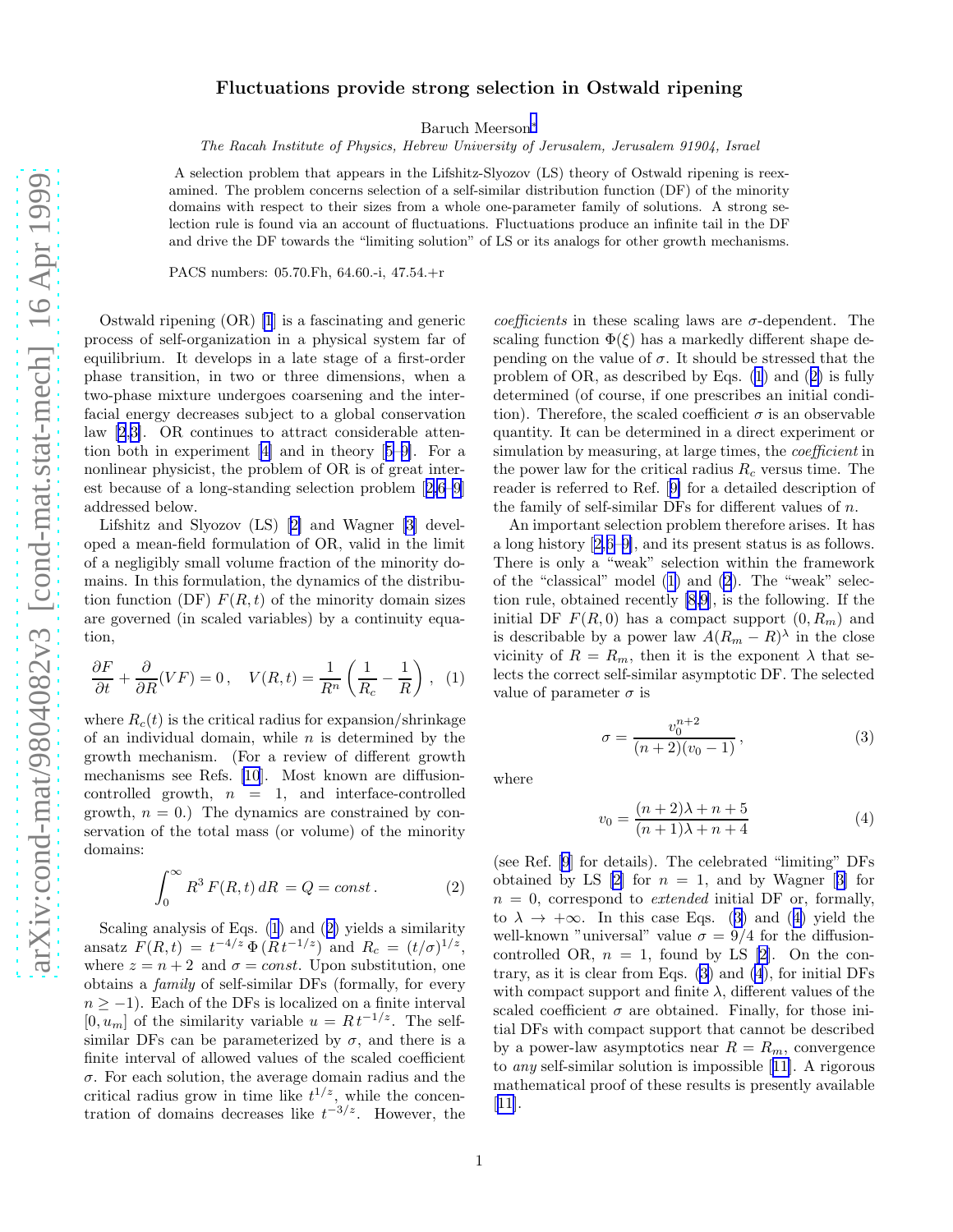<span id="page-1-0"></span>It has become clear after the analyses of Refs.[[8,9,11\]](#page-3-0) that in order to get strong selection, one must go beyond the "classical" model. In the present communication I report on a progress in this direction. Here is an outline. I will employ a mean-field cluster formulation of the problem and proceed to the long-time limit, when only large clusters and single atoms dominate. Using the characteristic inverse number of atoms in a cluster as a small parameter, I will arrive at a Fokker-Planck (FP) equation for the cluster size distribution function. The drift term of the FP equation describes growth/shrinkage of clusters due to an interplay between attachments and detachments of single atoms, and it corresponds to the "classical" LS-theory. The diffusion term of the FP equation accounts for fluctuations, and it is not present in the LS-theory. This term becomes irrelevant at long times, however, it can play a very important role. Indeed, even if the initial DF has compact support, the diffusion term produces an infinite tail in the DF. As the result, the DF will finally approach the limiting solution of LS [\[2](#page-3-0)] (or its analogs for other growth mechanisms).

The mean-field rate equations of the cluster model (see, e.g.,  $[12-14]$  represent a natural extension of the meanfield continuum models, as these equations account for the discrete nature of atoms:

$$
\dot{N}_1 = -2K_1 N_1^2 - N_1 \sum_{s \ge 2} K_s N_s + 2 \frac{N_2}{\tau_2} + \sum_{s \ge 3} \frac{N_s}{\tau_s}, \quad (5)
$$

$$
\dot{N}_s = N_1(K_{s-1}N_{s-1} - K_sN_s) - \frac{N_s}{\tau_s} + \frac{N_{s+1}}{\tau_{s+1}}.
$$
 (6)

Here  $N_s(t)$  is the cluster size distribution function (s is the number of atoms in a cluster), the  $K_s$  are the rates of attachment of single atoms to a cluster of size s, and the  $\tau_s$  are the inverse rates of detachment of single atoms from a cluster of size s. Rare events of direct inter-cluster coalescence (coagulation) are neglected in Eq. (6); this requires a small volume fraction of the "cluster phase". As no external source of atoms is present in Eqs. (5) and (6), these equations preserve the total concentration of atoms:

$$
\frac{d}{dt} \sum_{s=1}^{\infty} sN_s(t) = 0, \qquad (7)
$$

a discrete equivalent of Eq.([2\)](#page-0-0).

For most growth mechanisms (including the growth processes, controlled by diffusion and by interface), the attachment-detachment kinetics, combined with mass conservation, promotes growth of larger clusters at the expense of smaller ones, and this process is nothing but OR. Therefore, if the total concentration of atoms is large enough, the system undergoes coarsening: the average cluster size grows in time, and the total number of clusters decreases. The late time asymptotics of this process should reproduce OR quantitatively[[12,13\]](#page-3-0). At the coarsening stage the number of clusters with small s become very small, except for the concentration of single atoms  $N_1$  that remains relatively large because of the ongoing detachment processes. Therefore, one should consider the population of single atoms separately. As far as descriptions of clusters is concerned, one can proceed to the limit of  $s \gg 1$ , treat s as a continuous variable and use Taylor expansion in  $1/s$  in Eqs. (5) and (6). Essentially, this derivation follows the paper of Binder[[12\]](#page-3-0). However, in order to account for fluctuations, we should keep the second order terms in  $1/s$  (in contrast to the approach of Binder who kept such terms in his description of the nucleation stage, but neglected them in the coarsening stage). As the result, Eq. (6) takes the form of a FP equation:

$$
\frac{\partial N_s}{\partial t} + \frac{\partial}{\partial s} (V_s N_s) = \frac{1}{2} \frac{\partial^2}{\partial s^2} (D_s N_s), \tag{8}
$$

where

$$
V_s(t) = K_s N_1 - 1/\tau_s
$$
 and  $D_s(t) = K_s N_1 + 1/\tau_s$  (9)

are the drift velocity and diffusion coefficient in the sspace.

A continuous version of equation for  $\dot{N}_1$  follows from the discrete equation (5). We can assume (and check a posteriori) that in the late coarsening stage there is a (quasi-steady-state) balance between the processes of attachment and detachment of single atoms by large clusters:

$$
- N_1 \sum_{s \ge 2} K_s N_s + \sum_{s \ge 3} \frac{N_s}{\tau_s} \simeq 0, \qquad (10)
$$

while the rest of the terms of Eq. (5) become irrelevant. Treating s as a continuous variable, we obtain

$$
N_1(t) = \frac{\int_0^\infty \tau_s^{-1} N_s ds}{\int_0^\infty K_s N_s ds}.
$$
\n(11)

(Again, we can assume that the number of clusters with small s is very small and formally shift to zero the lower limit of integration over the continuous variable s.)

The same Eq. (11) can be formally obtained if we multiply the both sides of Eq.  $(8)$  by s, integrate over s and use the conservation law Eq. (7). Then, performing integration by parts in the two remaining terms, we again arrive at Eq. (11). In this derivation one should disregarded the boundary terms produced by integration by parts. As will be checked later, the "upper" boundary terms  $sV_sN_s$  and  $s(\partial/\partial s)(D_sN_s)$  at  $s \to \infty$  vanish. In this case the third term vanishes there automatically. The boundary terms corresponding to the lower limit of integration are assumed to be negligible compared to the terms that we take into account. Formally, one should require that  $N_s$  vanishes sufficiently fast at  $s \to 0$ . (Remember, that the number of single atoms  $N_1$  is described separately.)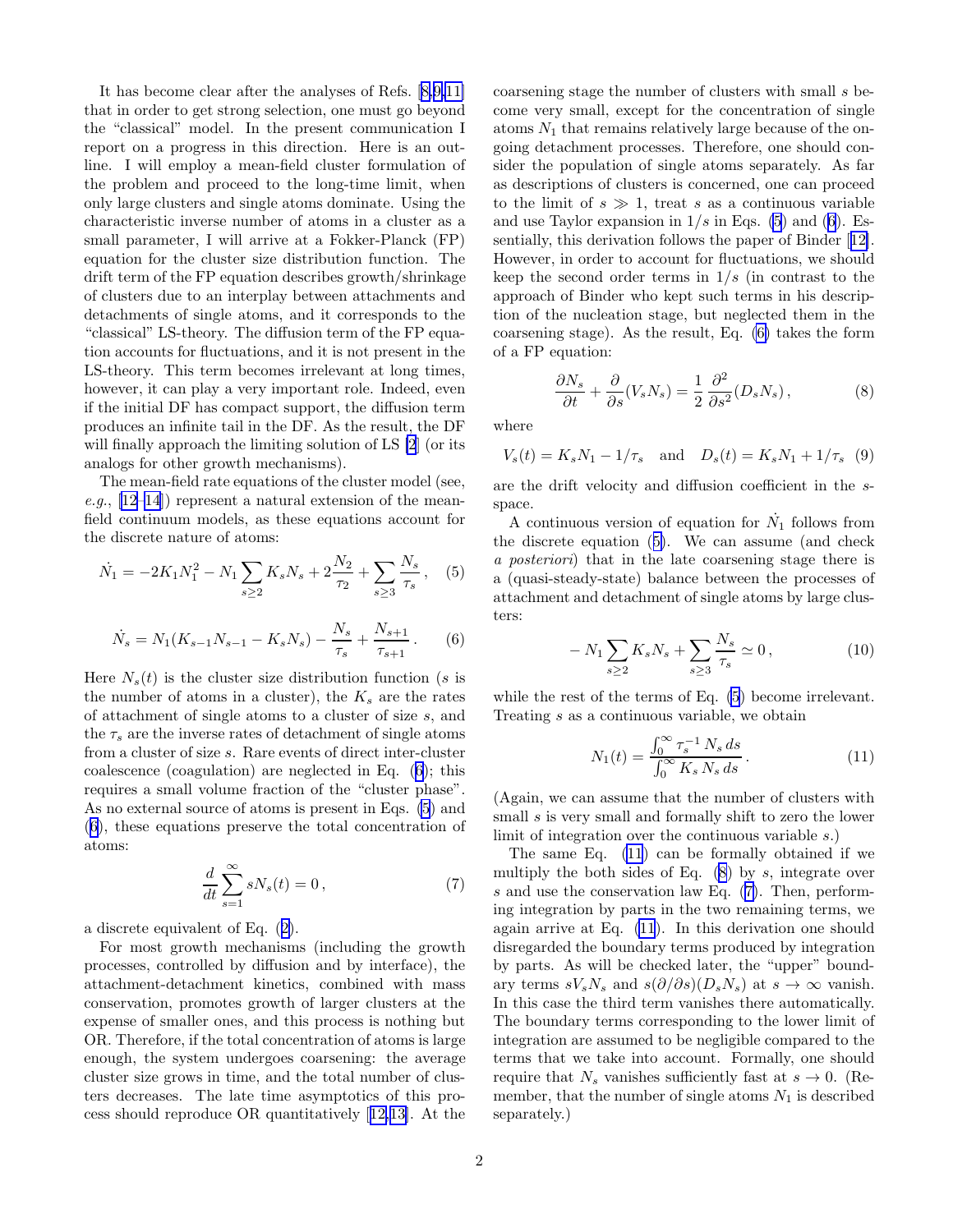Eqs.([8\)](#page-1-0)-([11\)](#page-1-0) (supplemented by appropriate initial and boundary conditions) represent a complete set of equations for the late coarsening stage. If one neglects the diffusion term, he recovers the Lifshitz-Slyozov-Wagner description and corresponding self-similar asymptotics and scalings for large times[[12](#page-3-0),[13\]](#page-3-0). To make this recovery explicit, one should specify the dependences of  $K_s$  and  $\tau_s$  on s. Looking for scale invariance, we should assume power laws:  $K_s = K_1 s^p$  and  $\tau_s = as^q$ . Now, assuming a compact cluster morphology (d-dimensional spherical "drop", whered is equal to 2 or 3), I demand that Eqs.  $(8)$  $(8)$  and ([11\)](#page-1-0) (without the diffusion term) coincide (after scaling down the coefficients) with Eqs. [\(1](#page-0-0)). This gives a direct correspondence between the drift velocities  $V_s(t)$ , enter-ingEq. ([9\)](#page-1-0), and  $V(R, t)$ , entering Eq. ([1\)](#page-0-0). Using this "correspondence principle" I find that the concentration of single atoms  $N_1(t)$  scales like the inverse critical radius  $R_c(t)$ , while the exponents p and q must be the following:  $p = (d - n - 1)/d$  and  $q = (n - d + 2)/d$ . In particular, for the diffusion-controlled growth  $(n = 1)$  one obtains  $p = 1/3$  and  $q = 0$  in three dimensions, and  $p = 0$  and  $q = 1/2$  in two dimensions. For the interface-controlled growth  $(n = 0)$  one gets  $p = 2/3$  and  $q = -1/3$  in three dimensions and  $p = 1/2$  and  $q = 0$  in two dimensions [[15\]](#page-3-0). Note that, returning to the original, dimensional version of Eq. [\(1](#page-0-0)) (see, e.g. Refs.[[10](#page-3-0)]) and demanding an exact coincidence with the zero-diffusion limit of the cluster model, we can find the coefficients  $K_1$  and a as well, for every growth mechanism.

Let us return to the case of a non-zero diffusion in Eq. ([8\)](#page-1-0). As it is seen from the second formula of Eq. [\(9](#page-1-0)), the mapping procedure, described above, completely determines the diffusion coefficient  $D$ . Simple scaling arguments show that the diffusion term becomes irrelevant at long times [\[16](#page-3-0)]. However, even without going into much detail in Eq. [\(8](#page-1-0)), one can see that this term produces (already at  $t > 0!$ ) an exponentially small tail in the DF, even if the DF had a compact support at  $t = 0$ . In essence, small fluctuations transform a strictly bounded DF into an extended one. It was shown already by LS that an extended DF approaches, for long times, the lim*iting*self-similar solution [[2\]](#page-3-0). In the language of Eqs.  $(3)$ and [\(4](#page-0-0)), one can say, therefore, that fluctuations select

$$
v_0 = \frac{n+2}{n+1}
$$
 and  $\sigma = \left(\frac{n+2}{n+1}\right)^{n+1}$ . (12)

Therefore, fluctuations provide a strong selection rule in favor of the limiting solutions of LS (for  $n = 1$ ), of Wagner (for  $n = 0$ ) and of its counterparts for other growth mechanisms.

Now we can go back and justify the disregard of the upper boundary terms arising from the integration by parts in the derivation of Eq.([11\)](#page-1-0). For a DF with an exponentially small tail at large s, the boundary terms obviously vanish in the scaling regime, as a power-law increase of

 $V<sub>s</sub>$  with s is too slow to change anything. This case is relevant for an initially compact DF, as fluctuations produce an exponentially small tail. For an extended initial DF with a *power-law* tail,  $N_s(t=0) \propto s^{-\mu}$ , finiteness of the cluster concentration,

$$
\int_0^\infty N_s(t)\,ds<\infty
$$

requires  $\mu > 2$ . Then, using the assumed power laws for  $K_s$  and  $\tau_s$  and evaluating the boundary terms  $sV_sN_s$  and  $s(\partial/\partial s)(D_sN_s)$ , we must require the following inequalities  $p < 1$  and  $q > -1$ . Using the values of the exponents  $p$  and  $q$  determined from the "correspondence principle". we see that these two inequalities are satisfied for any  $n > -1$ , that is for all cases of physical interest.

One can suggest the following physical argument supporting the strong selection rule. In the absence of fluctuations, a bounded DF always remains bounded [[8,9,11](#page-3-0)]. In other words, there is exactly zero probability to have clusters with a size larger than some finite time-dependent size. On the contrary, the presence of fluctuations leads to a small, but non-zero probability of the appearance of clusters with any number of atoms. As the dynamics of OR is very sensitive to small changes in the region of the largest available clusters, the presence of the infinite tail in the DF will ultimately affect the whole dynamics, driving the DF towards the limiting DF. Of course, as fluctuations in macroscopic systems are extremely small, the time necessary for the DF to actually converge to the selected limiting solution can be extremely long (if one starts from a bounded DF). In this case I expect that, on a (quite long) intermediate time scale, a self-similar DF selected by  $\lambda$  will develop, and only at much later times crossover to the limiting DF will be observed. This crossover can happen much earlier if coarsening in mesoscopic systems is considered, where the role of discrete nature of atoms increases dramatically. For example, I expect this effect to be observable in the processes of submonolayer relaxation of atomic clusters on surfaces, after epitaxial deposition is stopped.

Let us compare the cluster approach used in this work with the approach of Mullins [\[17](#page-3-0)]. Mullins accounted for the fact that droplets with the same radius do not necessarily have the same expansion/shrinkage rates (because of correlations). He generalized the classical LS-model by replacing the deterministic growth law for a droplet,  $R = V(R, t)$  (where V is given by the second equation in([1\)](#page-0-0), by the equation  $\langle R|R\rangle = V(R, t)$ , where  $\langle \hat{R}|R\rangle$  is the *average* value of  $\dot{R}$  for droplets with a given  $R$ . Then he inserted this relationship in the continuity equation ([1\)](#page-0-0). In contrast to the cluster approach, the approach of Mullins does not produce a diffusion term (as it does not account for fluctuations related to discrete character of particles), therefore it does not provide a strong selection mechanism for OR.